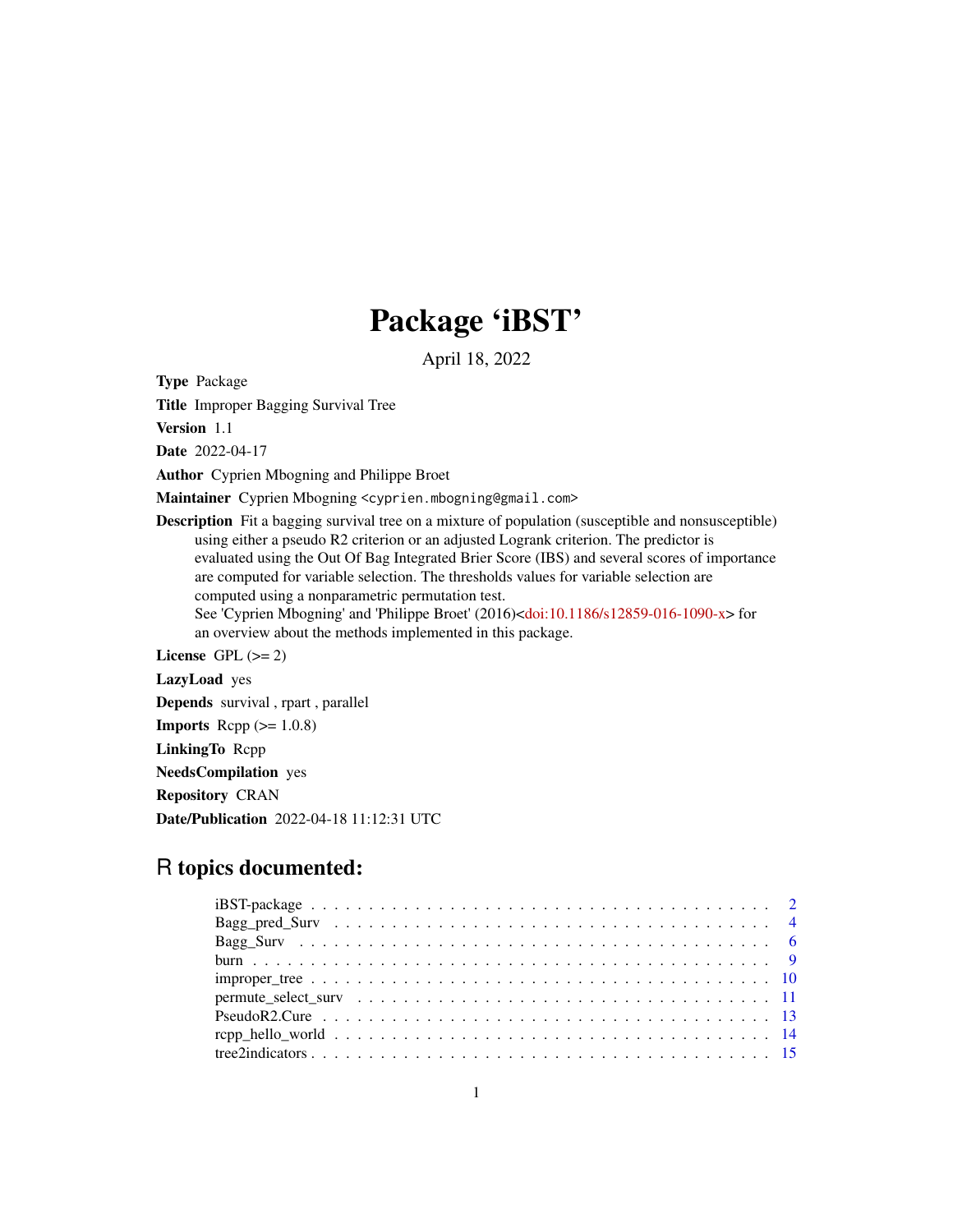#### <span id="page-1-0"></span>**Index** and the contract of the contract of the contract of the contract of the contract of the contract of the contract of the contract of the contract of the contract of the contract of the contract of the contract of th

#### Description

Fit a bagging survival tree on a mixture of population (susceptible and nonsusceptible)using either a pseudo R2 criterion or an adjusted Logrank criterion. The predictor is evaluated using the Out Of Bag Integrated Brier Score (IBS) and several scores of importanceare computed for variable selection. The thresholds values for variable selection are computed using a nonparametric permutation test. See Cyprien Mbogning and Philippe Broet (2016)<doi:10.1186/s12859-016-1090-x> for an overview about the methods implemented in this package.

#### Details

| Package: | iBST           |
|----------|----------------|
| Type:    | Package        |
| Version: | 11             |
| Date:    | 2022-04-17     |
| License: | $GPL(\ge=2.0)$ |

#### Author(s)

Cyprien Mbogning and Philippe Broet

Maintainer: Cyprien Mbogning <cyprien.mbogning@gmail.com>

#### References

Mbogning, C. and Broet, P. (2016). Bagging survival tree procedure for variable selection and prediction in the presence of nonsusceptible patients. BMC bioinformatics, 17(1), 1.

#### See Also

[Bagg\\_Surv](#page-5-1) [Bagg\\_pred\\_Surv](#page-3-1) [improper\\_tree](#page-9-1)

#### Examples

```
## Not run:
data(burn)
myarg = list(cp = \theta, maxcompete = \theta, maxsurrogate = \theta, maxdepth = 2)
Y.names = c("T3" ,"D3")
P.names = 'Z2'
T.names = c("Z1", paste("Z", 3:11, sep = ''))mybag = 40
```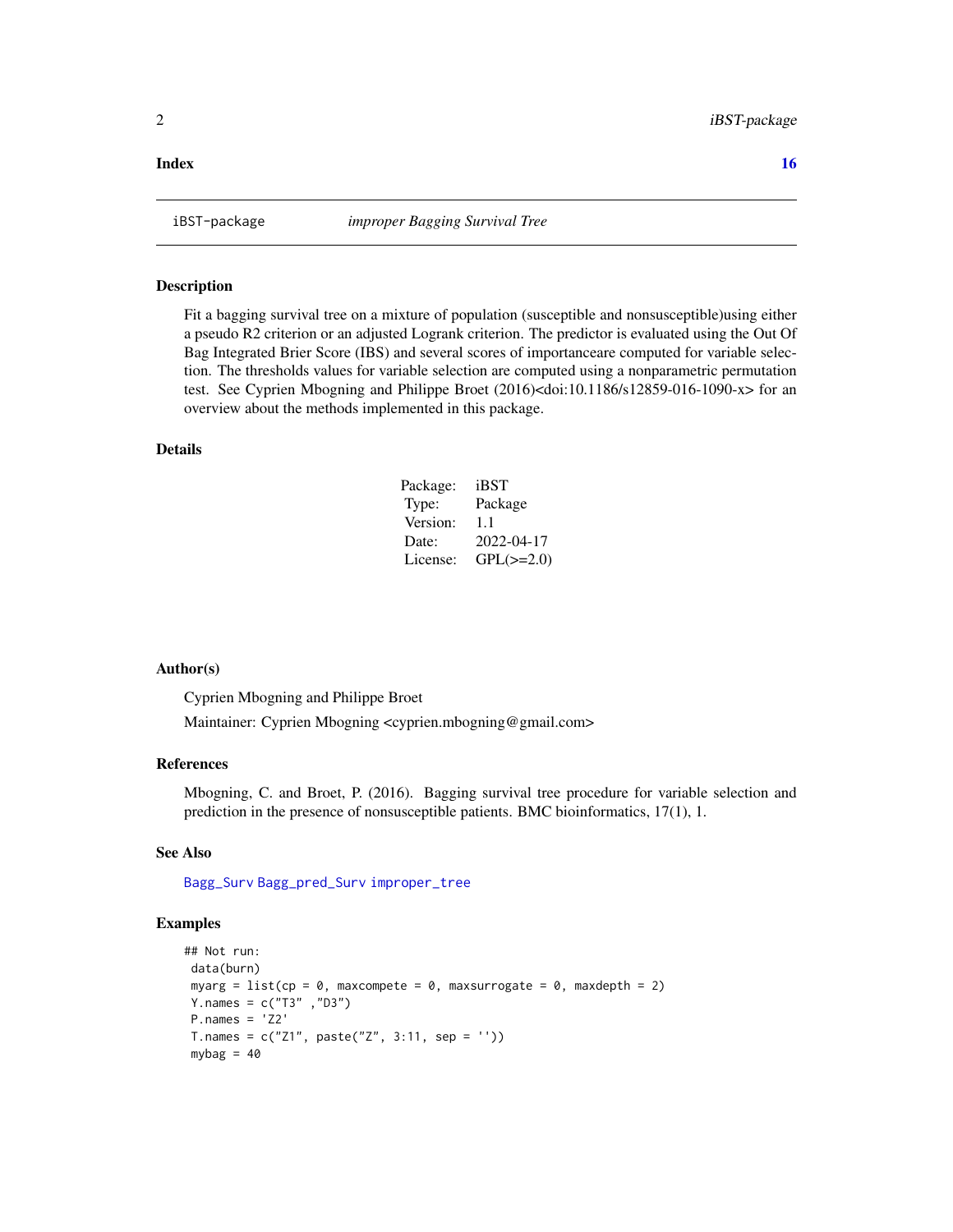```
set.seed(5000)
## fit an improper survival tree
burn.tree <- suppressWarnings(improper_tree(burn,
   Y.names,
   P.names,
   T.names,
   method = "R2",args.rpart = myarg))
 plot(burn.tree)
 text(burn.tree, cex = .7, xpd = TRUE)## fit an improper Bagging survival tree with the adjusted Logrank criterion
 burn.BagEssai0 <- suppressWarnings(Bagg_Surv(burn,
    Y.names,
   P.names,
   T.names,
   method = "LR",args.rpart = myarg,
   args.parallel = list(numWorkers = 1),
   Bag = mybag)## fit an improper Bagging survival tree with the pseudo R2 criterion
burn.BagEssai1 <- suppressWarnings(Bagg_Surv(burn,
   Y.names,
   P.names,
   T.names,
   method = "R2",args.rpart = myarg,
   args.parallel = list(numWorkers = 1),
   Bag = mybag))
## Plot the variable importance scores
par(mfrow=c(1,3))
barplot(burn.BagEssai1$IIS,
  main = 'IIS',horiz = TRUE,
  \text{las} = 1,
  cex.name s = .8,col = 'lightblue')
barplot(burn.BagEssai1$DIIS,
  main = 'DIIS',
  horiz = TRUE,
  \text{las} = 1,
  cex.name = .8,col = 'grey')barplot(burn.BagEssai1$DEPTH,
  main = 'MinDepth',
  horiz = TRUE,
  \text{las} = 1,
```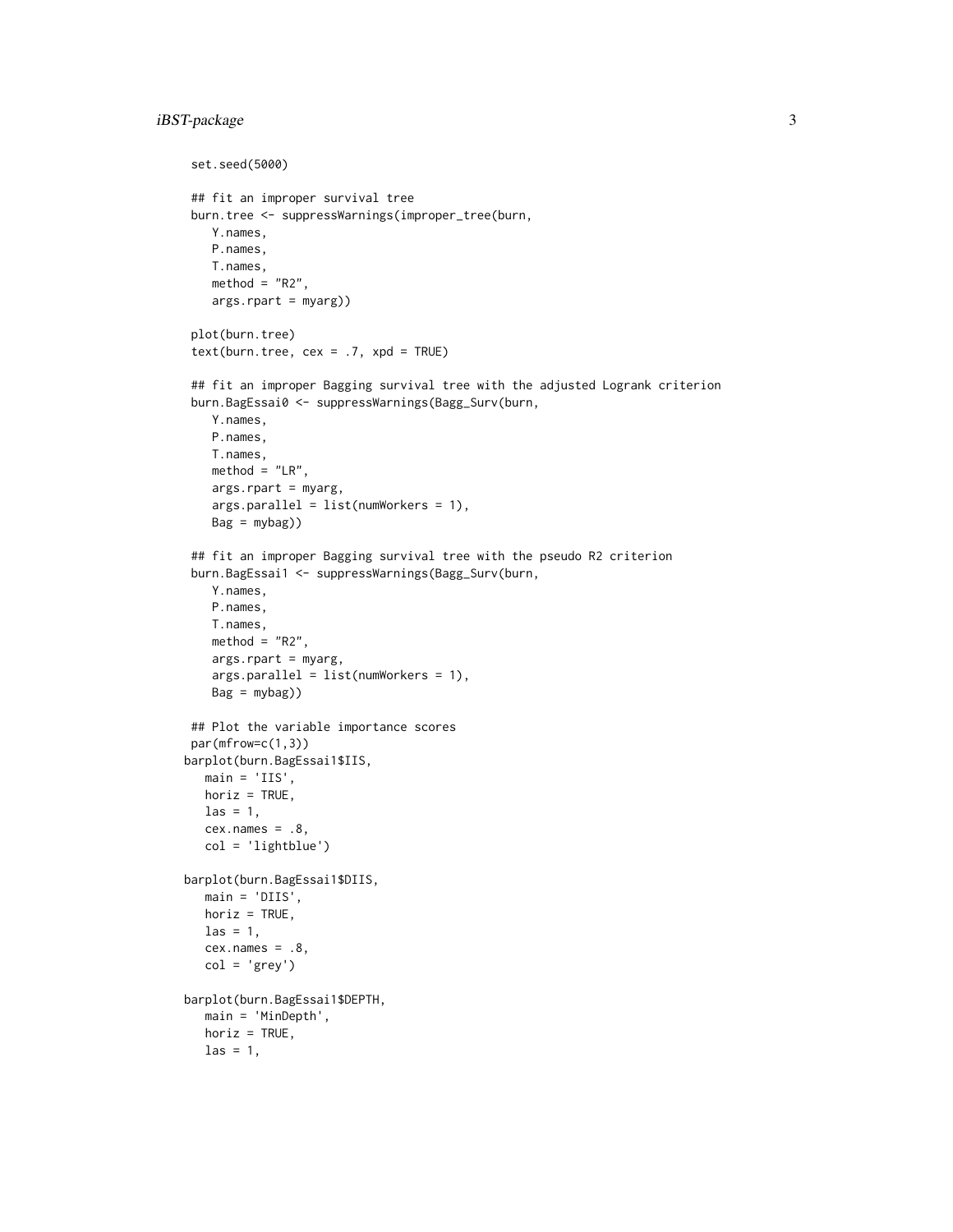```
cex.name = .8,col = 'purple')
## evaluation of the Bagging predictors
pred0 <- suppressWarnings(Bagg_pred_Surv(burn,
  Y.names,
  P.names,
  burn.BagEssai0,
  args.parallel = list(numWorkers = 1),
  OOB = TRUE))
 pred1 <- suppressWarnings(Bagg_pred_Surv(burn,
  Y.names,
  P.names,
  burn.BagEssai1,
  args.parallel = list(numWorkers = 1),
  OOB = TRUE))
## End(Not run)
```
<span id="page-3-1"></span>Bagg\_pred\_Surv *Bagging survival tree prediction*

#### Description

Use the Bagging improper survival tree to predict on new features and to evaluate the predictor using Out Of Bag Integrated Brier Scores with either the Nelson Aalen estimator or the Breslow estimator. A permutation importance score is also computed using OOB observations.

#### Usage

```
Bagg_pred_Surv(xdata, Y.names, P.names, resBag, args.parallel = list(numWorkers = 1),
               new_data = data.frame(), 00B = FALSE)
```
#### Arguments

| xdata         | The learning data frame.                                                                                                                                                |
|---------------|-------------------------------------------------------------------------------------------------------------------------------------------------------------------------|
| Y.names       | A vector of the names of the two variables of interest (the time-to-event is follow<br>by the event indicator)                                                          |
| P.names       | The names of independant variables acting on the non-susceptible population<br>(the plateau)                                                                            |
| resBag        | The result of the Bagg_Surv function                                                                                                                                    |
| args.parallel | a list containing the number of parallel computing arguments: The number of<br>workers, the type of parallelization to achieve,  see mclapply for further de-<br>tails. |

<span id="page-3-0"></span>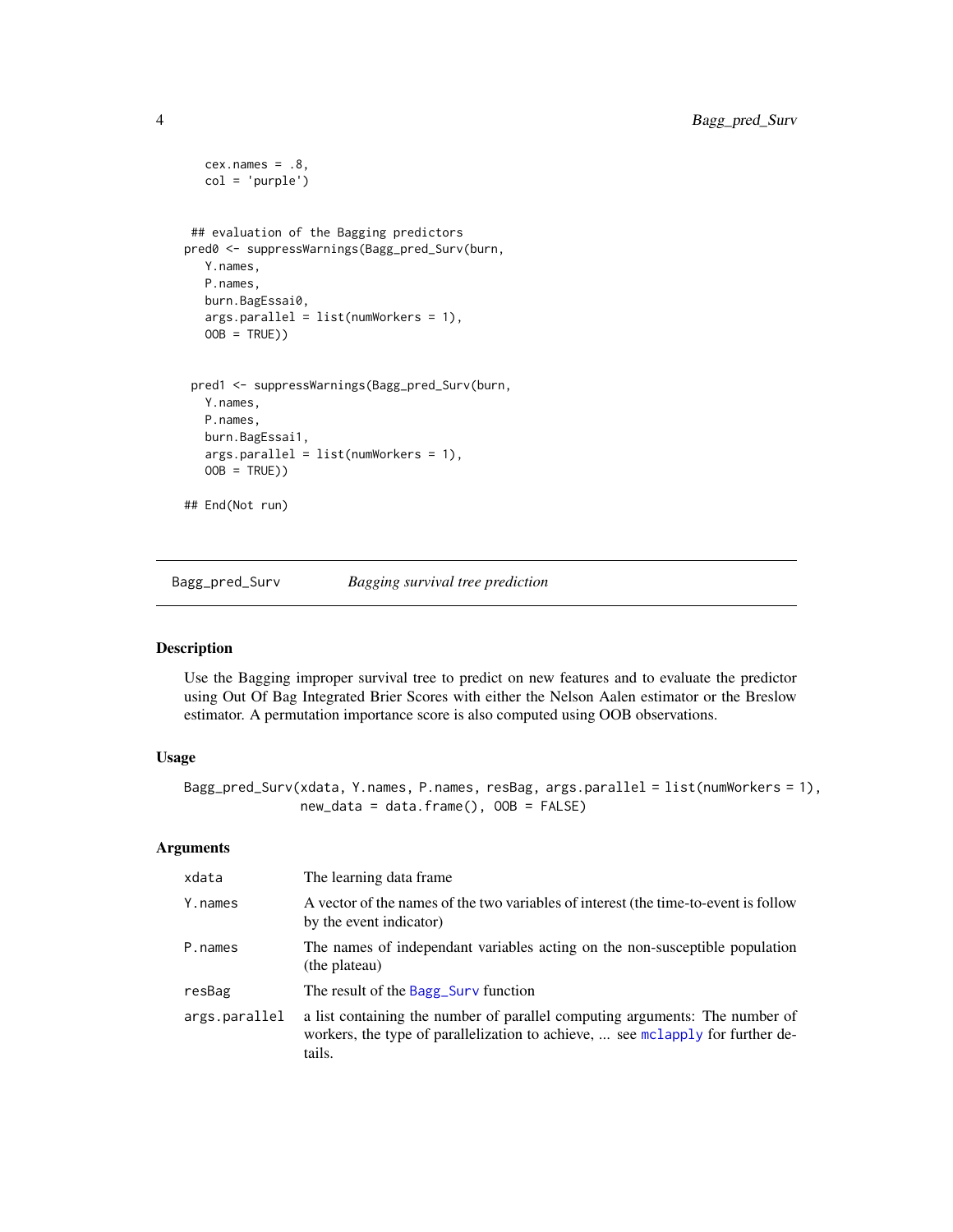<span id="page-4-0"></span>

| new data | An optional data frame to validate the bagging procedure (the test dataset)                                                                                      |
|----------|------------------------------------------------------------------------------------------------------------------------------------------------------------------|
| 00B      | A value of TRUE or FALSE with TRUE indicating the computation of the OOB er-<br>ror using the Integrated Brier Score and also the computation of the permutation |
|          | importance score.                                                                                                                                                |

#### Value

| PREDNA         | A matrix with Nelson Aalen predictions on all individuals of the learning sample                                                                                                                                                                                                                                                                                                                                                                                                                                                                                                                                                                                                                                                                                                                                                                                                                                                                                                                                    |
|----------------|---------------------------------------------------------------------------------------------------------------------------------------------------------------------------------------------------------------------------------------------------------------------------------------------------------------------------------------------------------------------------------------------------------------------------------------------------------------------------------------------------------------------------------------------------------------------------------------------------------------------------------------------------------------------------------------------------------------------------------------------------------------------------------------------------------------------------------------------------------------------------------------------------------------------------------------------------------------------------------------------------------------------|
| <b>PREDBRE</b> | A matrix with Breslow predictions on all individuals of the learning sample                                                                                                                                                                                                                                                                                                                                                                                                                                                                                                                                                                                                                                                                                                                                                                                                                                                                                                                                         |
| tabhazNAa      | A list of matrix with Nelson Aalen prediction of each tree of the bagging se-<br>quence with the leaf node prediction in each column                                                                                                                                                                                                                                                                                                                                                                                                                                                                                                                                                                                                                                                                                                                                                                                                                                                                                |
| tabhazBRe      | A list of matrix with Breslow prediction of each tree of the bagging sequence<br>with the leaf node prediction in each column                                                                                                                                                                                                                                                                                                                                                                                                                                                                                                                                                                                                                                                                                                                                                                                                                                                                                       |
| 00B            | A value of NULL if OOB is FALSE. A list of twelve elements otherwise: IBSKM: The<br>Kaplan-Meier estimation of the Integrated Brier Score; IBSNA00B: The OOB er-<br>ror using the Nelson-Aalen estimator; IBSBRE00B: The OOB error using the<br>Breslow estimator; vimpoobpbpna: The permutation variable importance using<br>the Nelson-Aalen estimator; vimpoobpbpbre: The permutation variable impor-<br>tance using the Breslow estimator; oobibspbpna: The mean OOB error predic-<br>tor by predictor using the Nelson-Aalen estimator; oobibspbpbre: The mean<br>OOB error predictor by predictor using the Breslow estimator; SURVNAOOB:<br>A matrix with the predicted OOB survival using the Nelson-Aalen estimator;<br>SURVBREOOB: A matrix with the predicted OOB survival using the Breslow es-<br>timator; BSTKM: The vector of Brier scores using the KM estimator; BSTNA00B:<br>The vector of Brier scores using the NA estimator; BSTBRE00B: The vector of<br>Brier scores using the BRE estimator. |
| Timediff       | The execution time of the prediction procedure                                                                                                                                                                                                                                                                                                                                                                                                                                                                                                                                                                                                                                                                                                                                                                                                                                                                                                                                                                      |
| <b>TEST</b>    | A value of NULL if new_data is not available. A list of seven elements otherwise:<br>IBSNAKMnew: The IBS using the NA estimator on the new dataset; IBSBRKMnew:<br>The IBS using the BRE estimator on the new dataset; IBSKMnew: The IBS using<br>the KM estimator on the new dataset; SURVNAnew: A matrix of predicted survival<br>on the new dataset using the NA estimator; SURVBREnew: A matrix of predicted<br>survival on the new dataset using the BRE estimator; SURV_NAnew: a vector of<br>survival prediction on the testing dataset using the NA estimator; SURV_BREnew:<br>a vector of survival prediction on the testing dataset using the BRE estimator.                                                                                                                                                                                                                                                                                                                                              |

#### Author(s)

Cyprien Mbogning and Philippe Broet

#### References

Mbogning, C. and Broet, P. (2016). Bagging survival tree procedure for variable selection and prediction in the presence of nonsusceptible patients. BMC bioinformatics, 17(1), 1.

#### See Also

[Bagg\\_Surv](#page-5-1)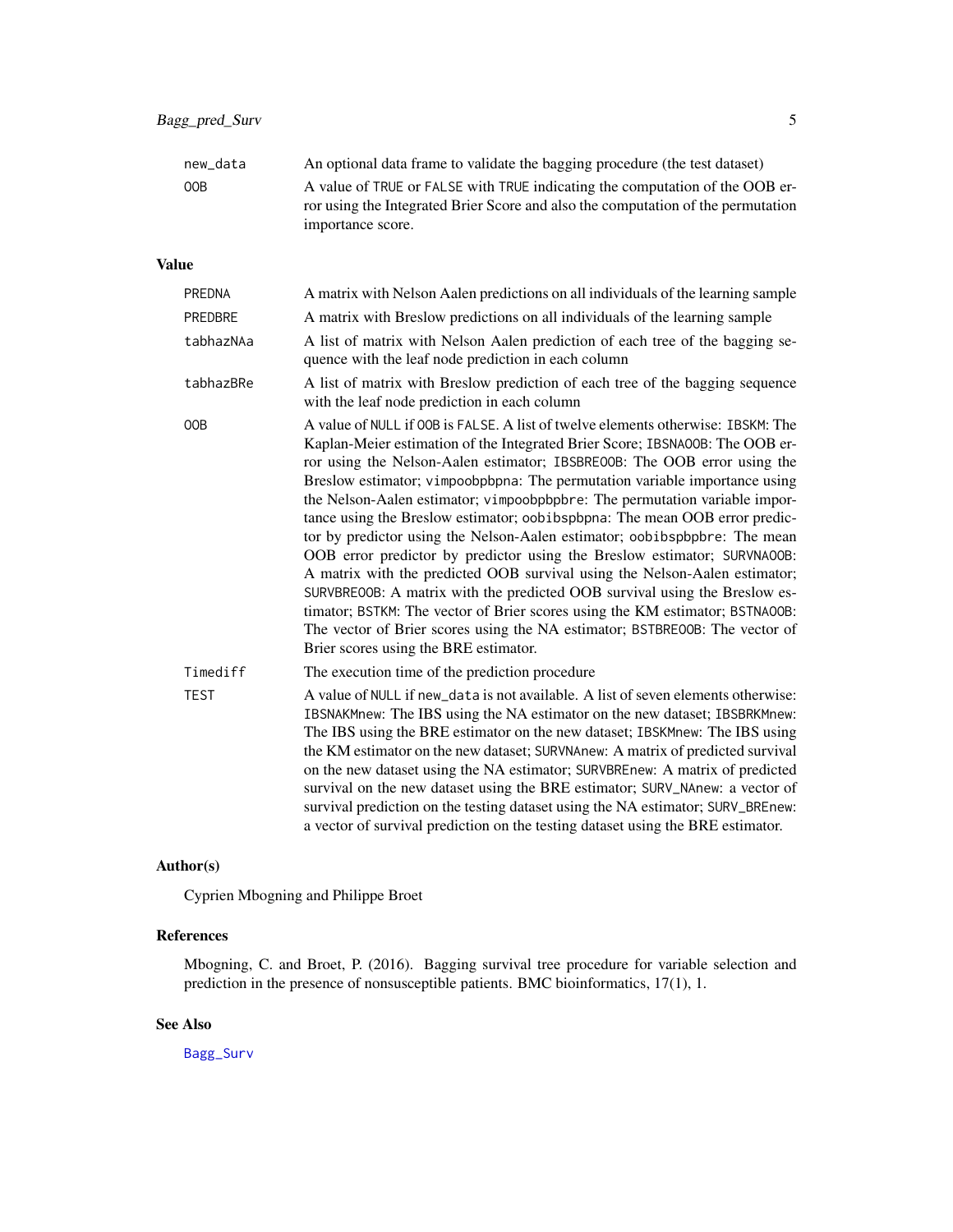#### Examples

```
## Not run:
data(burn)
myarg = list(cp = 0, maxcompete = 0, maxsurrogate = 0, maxdepth = 2)
Y.names = c("T3" ,"D3")
P.names = 'Z2'
T.name = c("Z1", paste("Z", 3:11, sep = ''))mybag = 40set.seed(5000)
burn.BagEssai0 <- Bagg_Surv(burn, Y.names, P.names, T.names, method = "LR", args.rpart = myarg,
                           args.parallel = list(numWorks = 1), Bag = mybag)burn.BagEssai1 <- Bagg_Surv(burn, Y.names, P.names, T.names, method = "R2", args.rpart = myarg,
                           args.parallel = list(numWorks = 1), Bag = mybag)pred0 <- Bagg_pred_Surv(burn,
   Y.names,
   P.names,
   burn.BagEssai0,
   args.parallel = list(numWorkers = 1),
   OOB = TRUE)
pred1 <- Bagg_pred_Surv(burn,
   Y.names,
   P.names,
   burn.BagEssai1,
   args.parallel = list(numWorkers = 1),
   OOB = TRUE)
## End(Not run)
```
<span id="page-5-1"></span>Bagg\_Surv *Bagging improper survival trees*

#### Description

Bagging procedure to aggregate several improper trees using either the pseudo-R2 procedure or the adjusted Logrank procedure. Several scores for variables importance are computed.

#### Usage

```
Bagg_Surv(xdata,
     Y.names,
     P.names,
     T.names,
     method = "R2",args.rpart,
```
<span id="page-5-0"></span>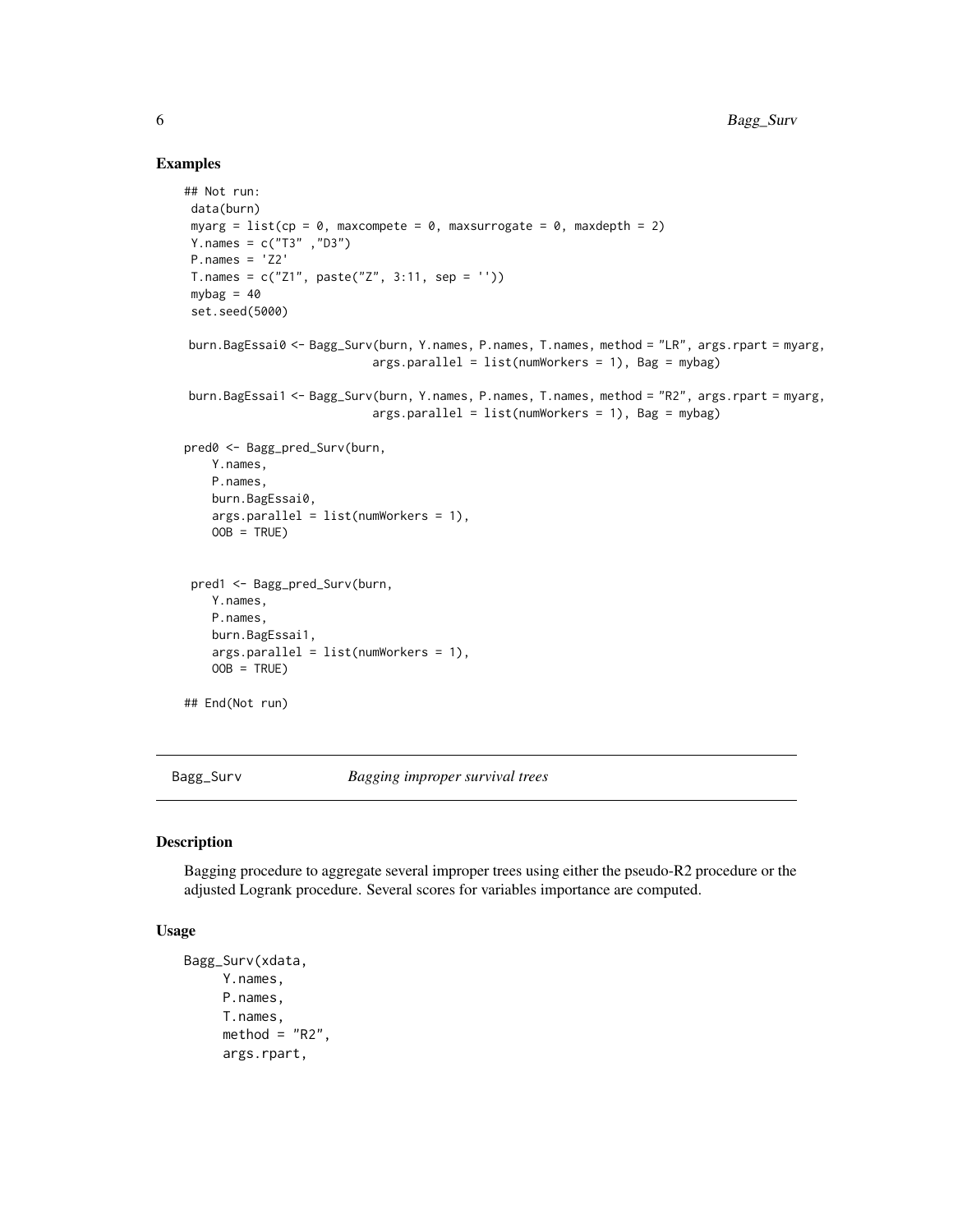#### <span id="page-6-0"></span>Bagg\_Surv 7

```
args.parallel = list(numWorks = 1),Bag = 100)
```
#### Arguments

| xdata         | The learning data frame.                                                                                                                                                                                                                                                                                                                                                                                                                                                     |
|---------------|------------------------------------------------------------------------------------------------------------------------------------------------------------------------------------------------------------------------------------------------------------------------------------------------------------------------------------------------------------------------------------------------------------------------------------------------------------------------------|
| Y.names       | A vector of the names of the two variables of interest (the time-to-event is follow<br>by the event indicator)                                                                                                                                                                                                                                                                                                                                                               |
| P.names       | The names of independant variables acting on the non-susceptible population<br>(the plateau)                                                                                                                                                                                                                                                                                                                                                                                 |
| T.names       | The names of independant variables acting on the survival of the susceptible<br>population                                                                                                                                                                                                                                                                                                                                                                                   |
| method        | The choosen method (either "LR" for the Logrank or "R2" for the proposed<br>pseudo-R2 criterion)                                                                                                                                                                                                                                                                                                                                                                             |
| args.rpart    | The improper survival tree parameters: a list of options that control details of the<br>rpart algorithm. minbucket: the minimum number of observations in any termi-<br>nal <leaf> node; cp: complexity parameter (Any split that does not decrease the<br/>overall lack of fit by a factor of cp is not attempted); maxdepth: the maximum<br/>depth of any node of the final tree, with the root node counted as depth 0.  See<br/>rpart.control for further details</leaf> |
| args.parallel | a list containing the number of parallel computing arguments: The number of<br>workers, the type of parallelization to achieve,  see mclapply for further de-<br>tails.                                                                                                                                                                                                                                                                                                      |
| Bag           | The number of Bagging samples to consider                                                                                                                                                                                                                                                                                                                                                                                                                                    |

#### Details

For the Bagging procedure, it is mendatory to set maxcompete =  $0$  and maxsurrogate =  $0$  within the args.rpart arguments. This will ensured the correct calculation of the importance of variables and also a better computation time.

#### Value

A list of ten elements

| MaxTreeList  | The list of improper survival trees computed during the bagging procedure                            |
|--------------|------------------------------------------------------------------------------------------------------|
| <b>IIS</b>   | The Index Importance Score                                                                           |
| <b>DIIS</b>  | The Depth Index Importance Score                                                                     |
| <b>DEPTH</b> | The minimum depth importance Score                                                                   |
| IND_OOB      | A list of length Bag containing the Out Of Bag (OOB) individuals for improper<br>survival tree model |
| IIND_SAMP    | The final list of length Bag of sample individuals used for each improper survival<br>tree           |
| IIND_SAMP    | The initial list of sample individuals used for each improper survival tree at teh<br>beginning      |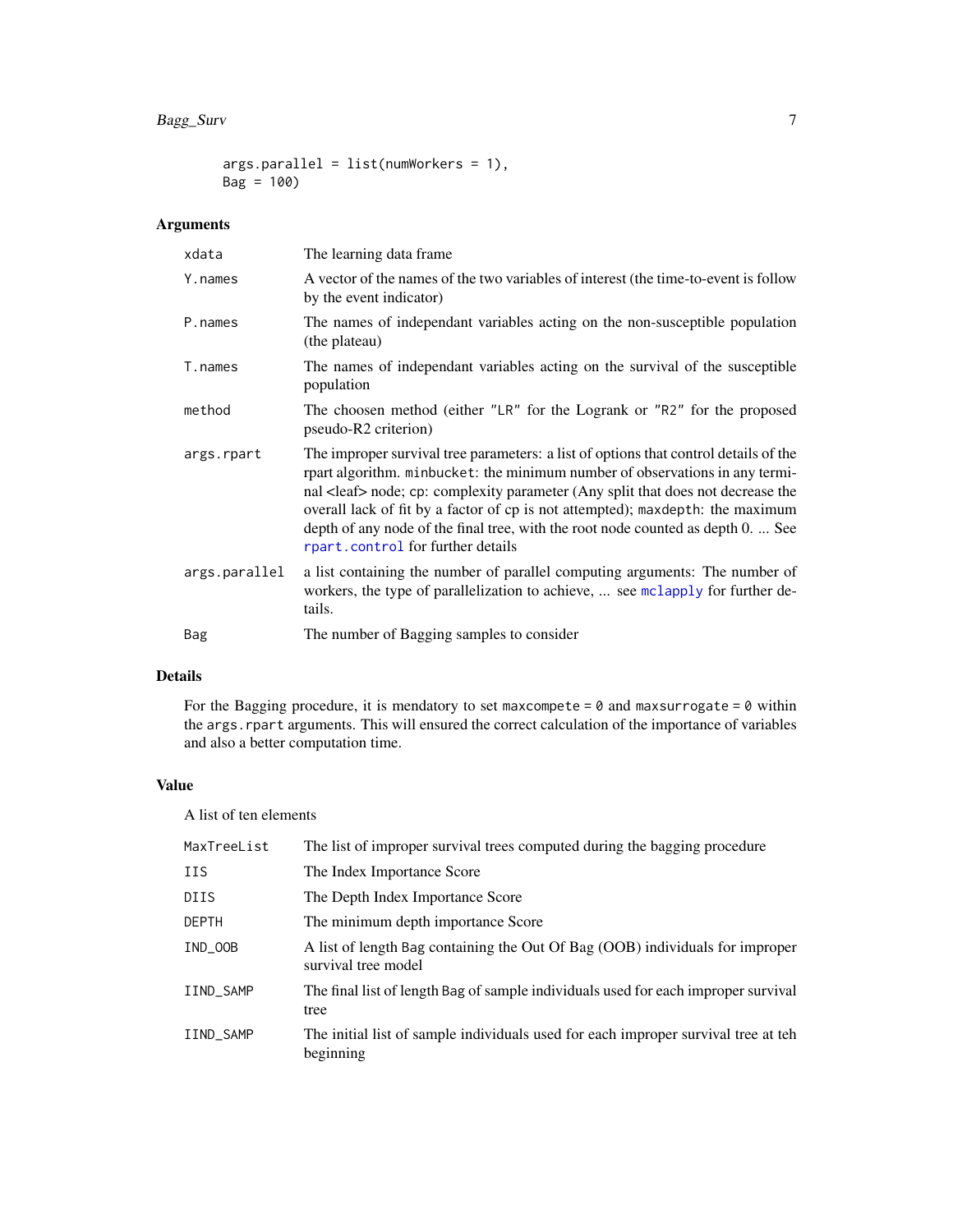<span id="page-7-0"></span>

| Bag      | The number of bagging samples retained at the end of the procedure after re-<br>moving the trees without leaves          |
|----------|--------------------------------------------------------------------------------------------------------------------------|
| indrpart | a vector of TRUE or FALSE with the value FALSE when the corresponding tree is<br>removed from the final bagged predictor |
| Timediff | The ellapsed time of the Bagging procedure                                                                               |

#### Note

This version of the code allows for the moment only one variable to have an impact on the cured population.The next version will allow more than one variable.

#### Author(s)

Cyprien Mbogning and Philippe Broet

#### References

Mbogning, C. and Broet, P. (2016). Bagging survival tree procedure for variable selection and prediction in the presence of nonsusceptible patients. BMC bioinformatics, 17(1), 1.

#### See Also

[Bagg\\_pred\\_Surv](#page-3-1)

#### Examples

```
## Not run:
data(burn)
myarg = list(cp = 0, maxcomplete = 0, maxsurrogate = 0, maxdepth = 2)Y.names = c("T3" ,"D3")
P.names = 'Z2'T.names = c("Z1", paste("Z", 3:11, sep = ''))mybag = 40set.seed(5000)
burn.BagEssai0 <- Bagg_Surv(burn,
   Y.names,
   P.names,
   T.names,
   method = "LR",args.rpart = myarg,
   args.parallel = list(numWorkers = 1),
   Bag = mybag)
burn.BagEssai1 <- Bagg_Surv(burn,
   Y.names,
   P.names,
   T.names,
   method = "R2",args.rpart = myarg,
   args.parallel = list(numWorkers = 1),
```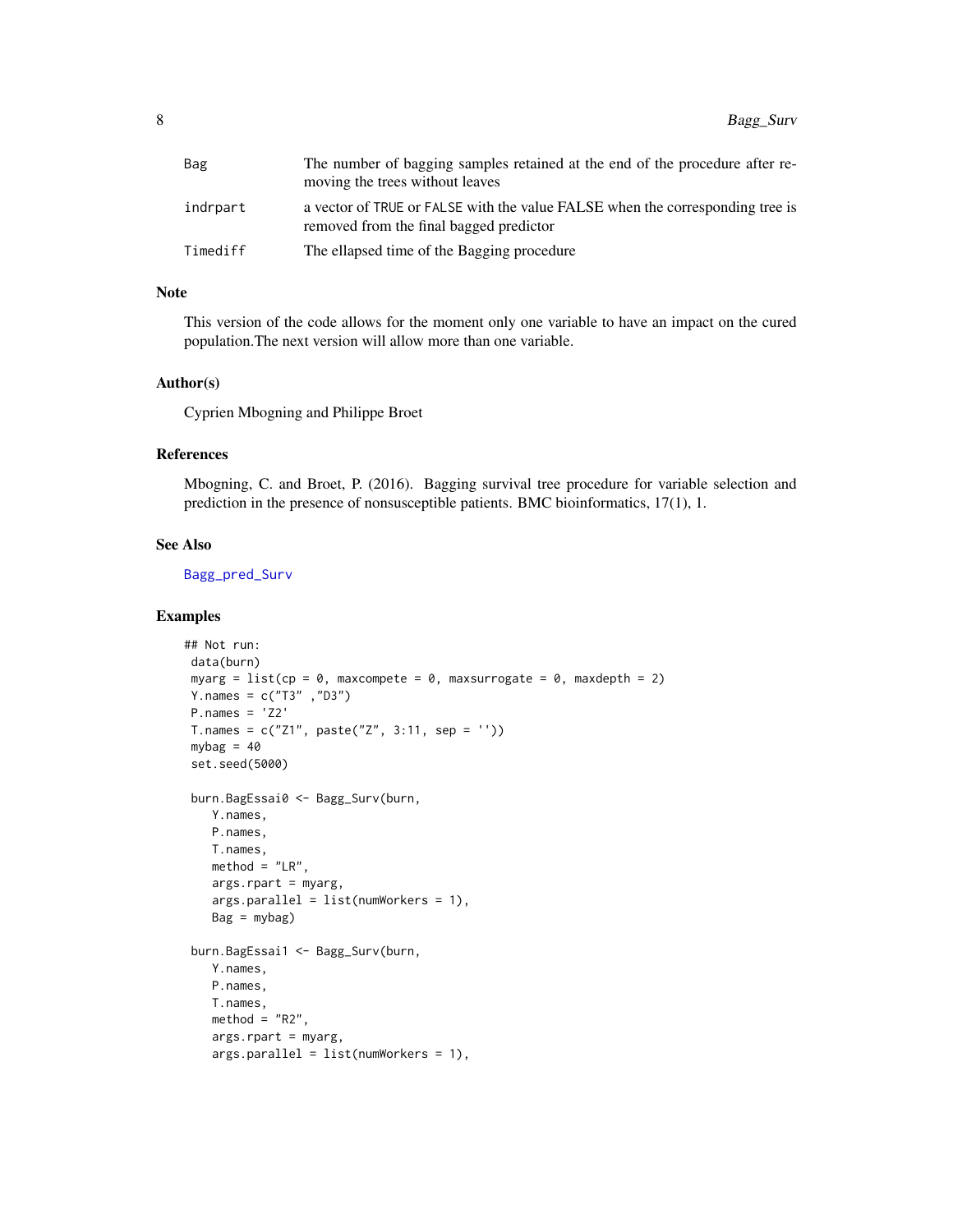#### <span id="page-8-0"></span>burn 99 burn 1999 burn 1999 burn 1999 burn 1999 burn 1999 burn 1999 burn 1999 burn 1999 burn 1999 burn 1999 bu

 $Bag = mybag)$ 

## End(Not run)

#### burn *burn dataset*

#### Description

The burn data frame has 154 rows and 17 columns.

#### Usage

data(burn)

#### Format

A data frame with 154 observations on the following 17 variables.

- Obs Observation number
- Z1 Treatment: 0-routine bathing 1-Body cleansing
- Z2 Gender (0=male 1=female)
- Z3 Race: 0=nonwhite 1=white
- Z4 Percentage of total surface area burned
- Z5 Burn site indicator: head 1=yes, 0=no
- Z6 Burn site indicator: buttock 1=yes, 0=no
- Z7 Burn site indicator: trunk 1=yes, 0=no
- Z8 Burn site indicator: upper leg 1=yes, 0=no
- Z9 Burn site indicator: lower leg 1=yes, 0=no
- Z10 Burn site indicator: respiratory tract 1=yes, 0=no
- Z11 Type of burn: 1=chemical, 2=scald, 3=electric, 4=flame
- T1 Time to excision or on study time
- D1 Excision indicator: 1=yes 0=no
- T2 Time to prophylactic antibiotic treatment or on study time
- D2 Prophylactic antibiotic treatment: 1=yes 0=no
- T3 Time to straphylocous aureaus infection or on study time
- D3 Straphylocous aureaus infection: 1=yes 0=no

#### Source

Klein and Moeschberger (1997) Survival Analysis Techniques for Censored and truncated data, Springer.

Ichida et al. Stat. Med. 12 (1993): 301-310.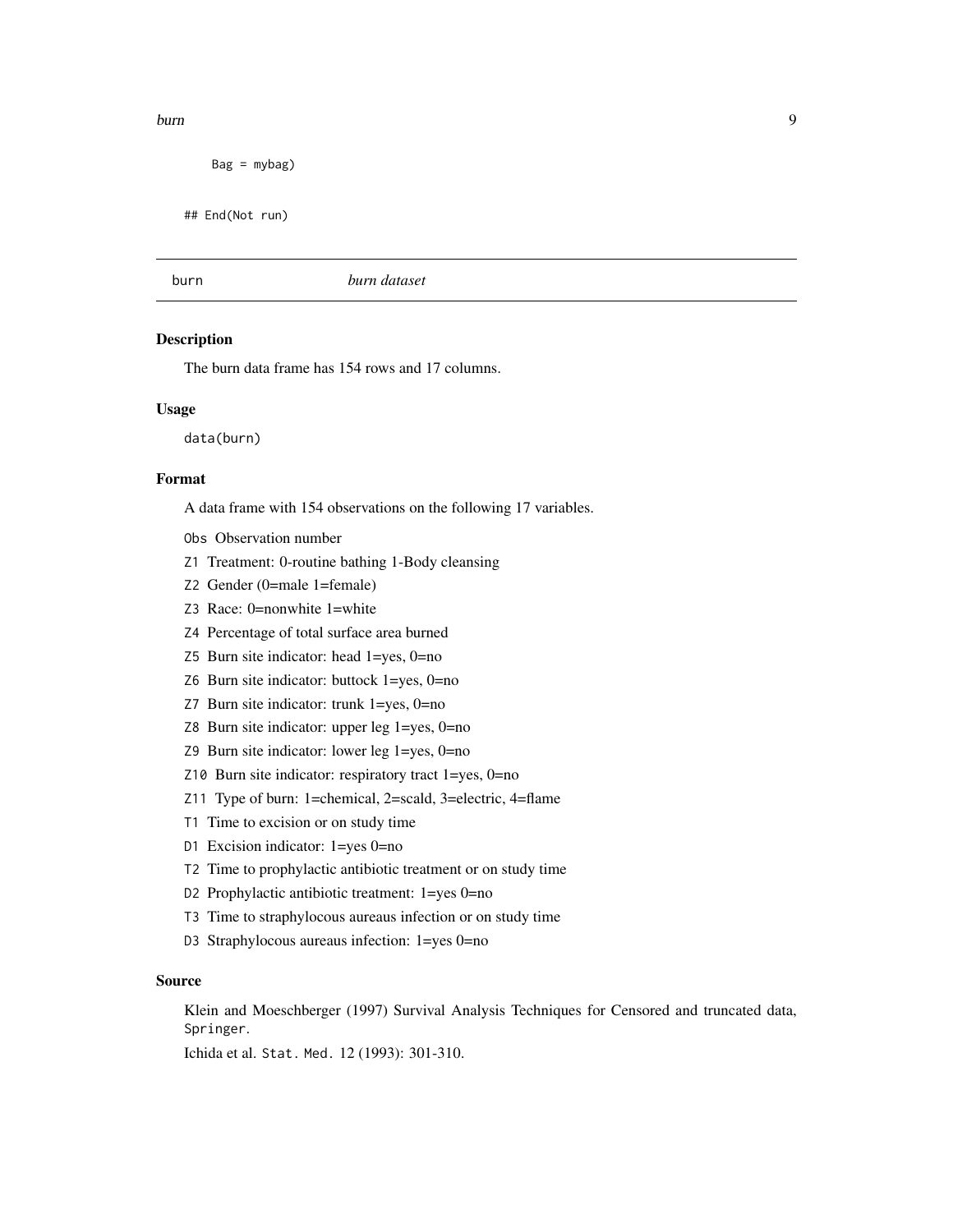#### Examples

```
data(burn)
## maybe str(burn) ;
```
<span id="page-9-1"></span>improper\_tree *imprper survival tree*

#### Description

Fit an improper survival tree for the mixed population (susceptible and nonsusceptible) using either the proposed pseudo R2 criterion or an adjusted Logrank criterion

#### Usage

```
improper_tree(xdata,
    Y.names,
    P.names,
     T.names,
    method = "R2",args.rpart)
```
#### Arguments

| xdata      | The learning data frame.                                                                                                                                                                                                                                                                                                                                                                                                                                                     |
|------------|------------------------------------------------------------------------------------------------------------------------------------------------------------------------------------------------------------------------------------------------------------------------------------------------------------------------------------------------------------------------------------------------------------------------------------------------------------------------------|
| Y.names    | A vector of the names of the two variables of interest (the time-to-event is follow<br>by the event indicator)                                                                                                                                                                                                                                                                                                                                                               |
| P.names    | The names of independant variables acting on the non-susceptible population<br>(the plateau)                                                                                                                                                                                                                                                                                                                                                                                 |
| T.names    | The names of independant variables acting on the survival of the susceptible<br>population                                                                                                                                                                                                                                                                                                                                                                                   |
| method     | The choosen method (either "LR" for the Logrank or "R2" for the proposed<br>pseudo-R2 criterion)                                                                                                                                                                                                                                                                                                                                                                             |
| args.rpart | The improper survival tree parameters: a list of options that control details of the<br>rpart algorithm. minbucket: the minimum number of observations in any termi-<br>nal <leaf> node; cp: complexity parameter (Any split that does not decrease the<br/>overall lack of fit by a factor of cp is not attempted); maxdepth: the maximum<br/>depth of any node of the final tree, with the root node counted as depth 0.  See<br/>rpart.control for further details</leaf> |

#### Value

An unprunned improper survival tree

#### Author(s)

Cyprien Mbogning and Philippe Broet

<span id="page-9-0"></span>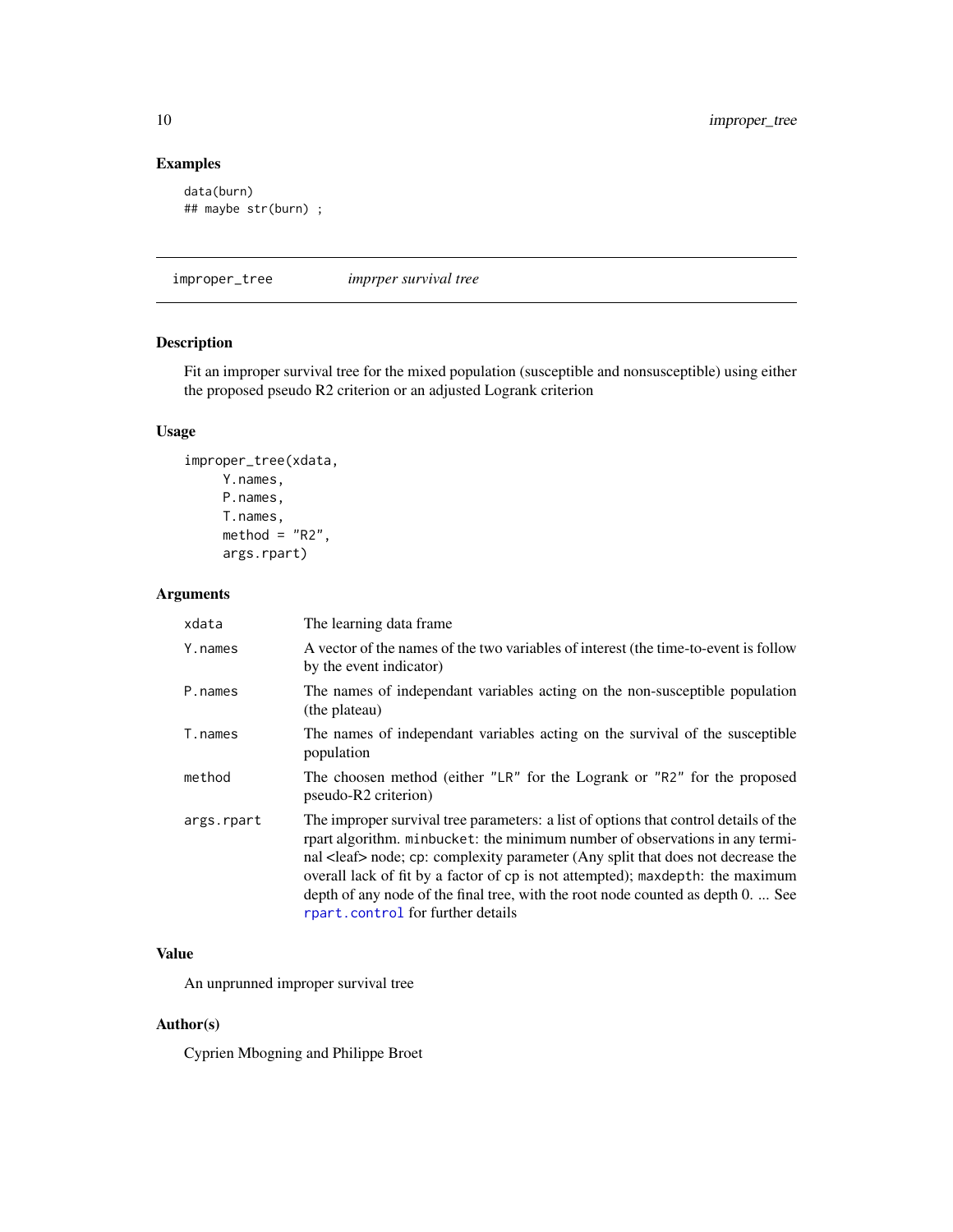#### <span id="page-10-0"></span>permute\_select\_surv 11

#### References

Mbogning, C. and Broet, P. (2016). Bagging survival tree procedure for variable selection and prediction in the presence of nonsusceptible patients. BMC bioinformatics, 17(1), 1.

#### See Also

[Bagg\\_Surv](#page-5-1) [Bagg\\_pred\\_Surv](#page-3-1)

#### Examples

```
## Not run:
data(burn)
myarg = list(cp = 0, maxcompete = 0, maxsurrogate = 0, maxdepth = 3)
Y.names = c("T3" ,"D3")
P.names = 'Z2'
T.names = c("Z1", paste("Z", 3:11, sep = ''))
burn.tree <- suppressWarnings(improper_tree(burn,
   Y.names,
   P.names,
   T.names,
   method = "R2",args.\nprint = myarg)plot(burn.tree)
text(burn.tree, cex = .7, xpd = TRUE)## End(Not run)
```
permute\_select\_surv *permutation variable selection*

#### Description

Variable selection using the permutation test on several scores of importance: IIS, DIIS and DEPTH.

#### Usage

```
permute_select_surv(xdata,
   Y.names,
   P.names,
   T.names,
    importance = "IIS",
   method = "R2",Bag,
   args.rpart,
   args.parallel = list(numWorkers = 1),
    nperm = 50)
```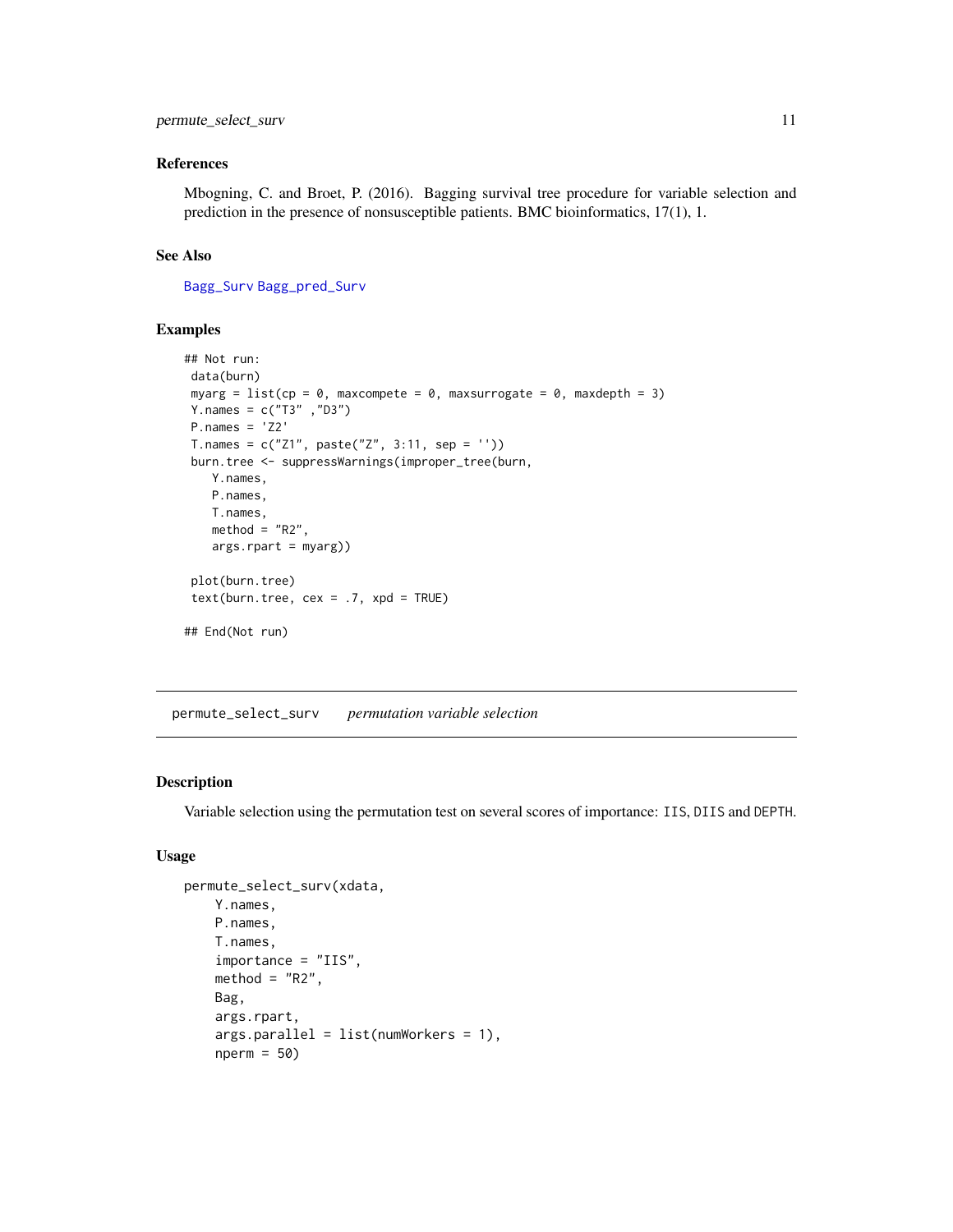### <span id="page-11-0"></span>Arguments

| xdata         | The learning data frame.                                                                                                                                                                                                                                                                                                                                                                                                                                                     |
|---------------|------------------------------------------------------------------------------------------------------------------------------------------------------------------------------------------------------------------------------------------------------------------------------------------------------------------------------------------------------------------------------------------------------------------------------------------------------------------------------|
| Y.names       | A vector of the names of the two variables of interest (the time-to-event is follow<br>by the event indicator)                                                                                                                                                                                                                                                                                                                                                               |
| P.names       | The names of independant variables acting on the non-susceptible population<br>(the plateau)                                                                                                                                                                                                                                                                                                                                                                                 |
| T.names       | The names of independant variables acting on the survival of the susceptible<br>population                                                                                                                                                                                                                                                                                                                                                                                   |
| importance    | The importance score to consider: either IIS, DIIS or DEPTH                                                                                                                                                                                                                                                                                                                                                                                                                  |
| method        | The splitting method: either "R2" for the proposed pseudo-R2 criterion or "LR"<br>for the adjusted Logrank criterion                                                                                                                                                                                                                                                                                                                                                         |
| Bag           | The number of Bagging samples to consider                                                                                                                                                                                                                                                                                                                                                                                                                                    |
| args.rpart    | The improper survival tree parameters: a list of options that control details of the<br>rpart algorithm. minbucket: the minimum number of observations in any termi-<br>nal <leaf> node; cp: complexity parameter (Any split that does not decrease the<br/>overall lack of fit by a factor of cp is not attempted); maxdepth: the maximum<br/>depth of any node of the final tree, with the root node counted as depth 0.  See<br/>rpart.control for further details</leaf> |
| args.parallel | a list containing the number of parallel computing arguments: The number of<br>workers, the type of parallelization to achieve,  see mclapply for further de-<br>tails.                                                                                                                                                                                                                                                                                                      |
| nperm         | The number of permutation samples to consider for the permutation test                                                                                                                                                                                                                                                                                                                                                                                                       |

#### Details

Testing weither the importance score is null or not.

### Value

A list of five elements:

| pvalperm1 | The permutation test P-values ranking in decreasing order                                                                                               |
|-----------|---------------------------------------------------------------------------------------------------------------------------------------------------------|
| pvalperm2 | The permutation test P-values ranking in decreasing order considering an ap-<br>proximate gaussian distribution under the null hypothesis               |
| pvalKS    | The Kolmogorov-Smirnov P-values of the comparisons between the observed<br>importance under the null hypothesis and a theoretical gaussian distribution |
| IMPH1     | The observed importance score                                                                                                                           |
| PERMH0    | A matrix with the importance scores for each permutation sample in each col-<br>umn                                                                     |

### Author(s)

Cyprien Mbogning and Philippe Broet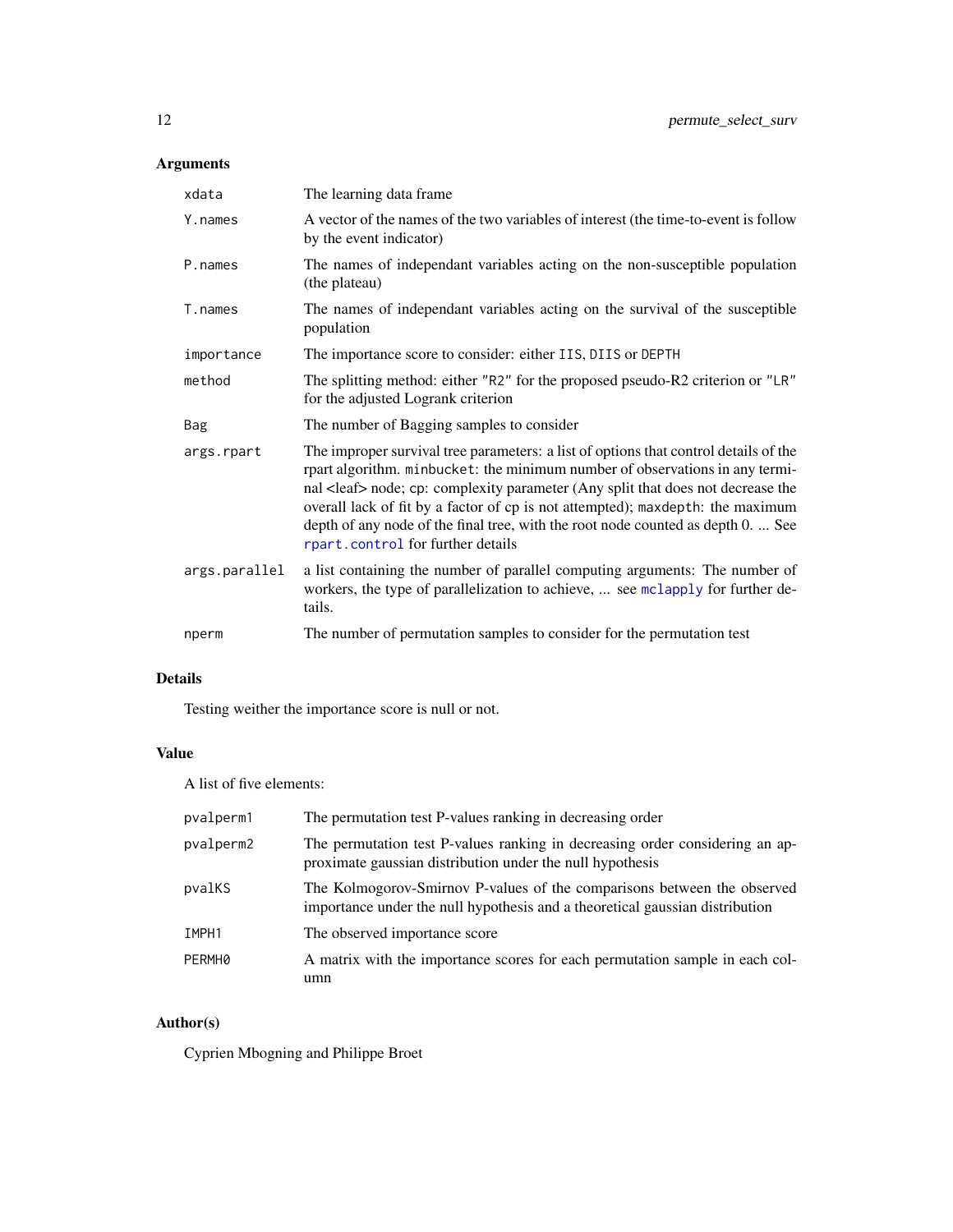#### <span id="page-12-0"></span>PseudoR2.Cure 13

#### References

Mbogning, C. and Broet, P. (2016). Bagging survival tree procedure for variable selection and prediction in the presence of nonsusceptible patients. BMC bioinformatics, 17(1), 1.

#### See Also

[Bagg\\_Surv](#page-5-1) [Bagg\\_pred\\_Surv](#page-3-1)

#### Examples

```
## Not run:
myarg = list(cp = \theta, maxcompete = \theta, maxsurrogate = \theta, maxdepth = 2)
Y.names = c("T3" ,"D3")
P.names = 'Z2'
T.names = c("Z1", paste("Z", 3:11, sep = ''))
mybag = 40set.seed(5000)
data(burn)
resperm0 <- suppressWarnings(permute_select_surv(xdata = burn,
       Y.names,
       P.names,
       T.names,
       method = "LR",Bag = mybag,
       args.rpart = myarg,
       args.parallel = list(numWorkers = 1),
       nperm = 150))
## End(Not run)
```
PseudoR2.Cure *Pseudo R2 criterion*

#### Description

Pseudo R2 criterion for a mixture of population (susceptible and nonsusceptible populations)

#### Usage

```
PseudoR2.Cure(ygene, ydelai, yetat, strate, ordered = FALSE)
```
#### Arguments

| ygene   | The main variable of interest                                                     |
|---------|-----------------------------------------------------------------------------------|
| ydelai  | The right censored delay until the event                                          |
| vetat   | The censoring indicator                                                           |
| strate  | The varaiables acting on the nonsusceptible or cured population                   |
| ordered | A value of TRUE or FALSE indicating weither or not the times to event are ordered |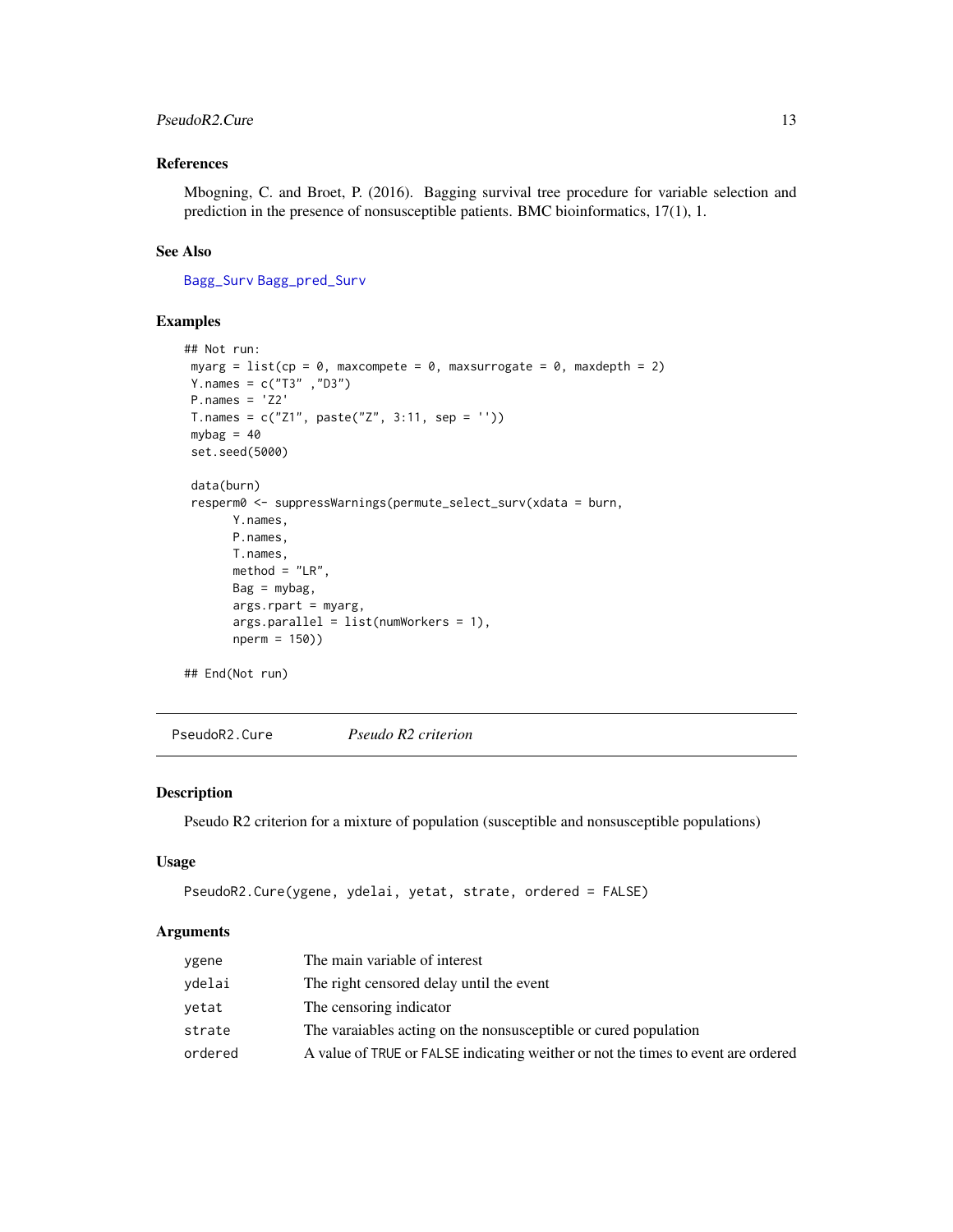<span id="page-13-0"></span>A pseudo R2 value lying between 0 and 1.

#### Author(s)

Cyprien Mbogning and Philippe Broet

#### References

Mbogning, C. and Broet, P. (2016). Bagging survival tree procedure for variable selection and prediction in the presence of nonsusceptible patients. BMC bioinformatics, 17(1), 1.

#### See Also

[Bagg\\_Surv](#page-5-1) [Bagg\\_pred\\_Surv](#page-3-1) [improper\\_tree](#page-9-1)

#### Examples

```
data(burn)
PseudoR2.Cure(ygene = burn$Z3,
  ydelai = burn$T3,
  yetat = burn$D3,
  strate = burn$Z2)
PseudoR2.Cure(ygene = burn$Z2,
  ydelai = burn$T3,
  yetat = burn$D3,
  strate = burn$Z2)
```
rcpp\_hello\_world *Simple function using Rcpp*

#### Description

Simple function using Rcpp

#### Usage

rcpp\_hello\_world()

#### Examples

## Not run: rcpp\_hello\_world()

## End(Not run)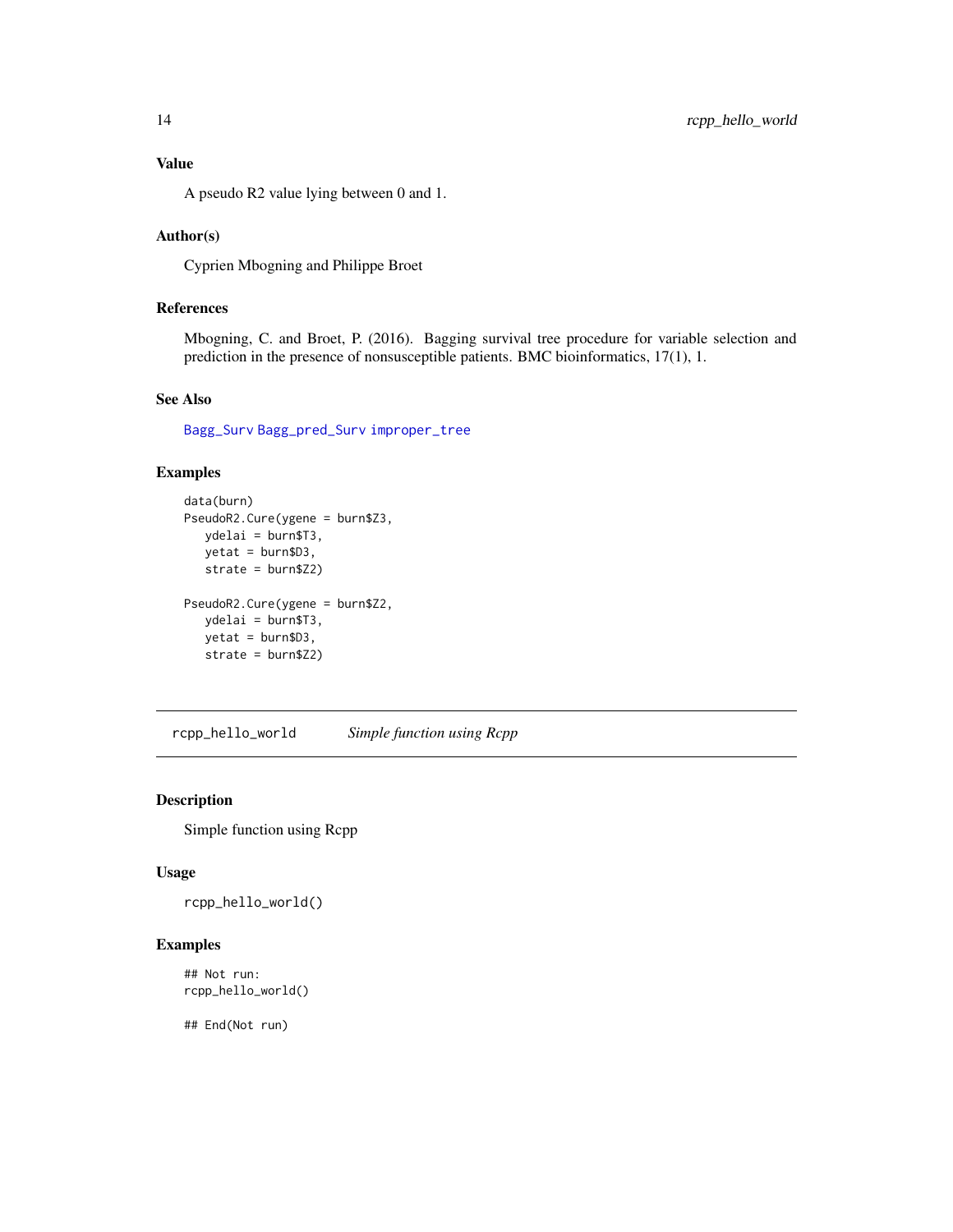<span id="page-14-0"></span>

#### Description

Coerces a given tree structure inheriting from rpart to binary covariates.

#### Usage

```
tree2indicators(fit)
```
#### Arguments

fit a tree structure inheriting to the rpart method

#### Value

a list of indicators defining the leaf nodes of the fitted tree from left to right

#### Author(s)

Cyprien Mbogning

#### Examples

fit <- rpart(Kyphosis ~ Age + Number + Start, data = kyphosis) tree2indicators(fit)